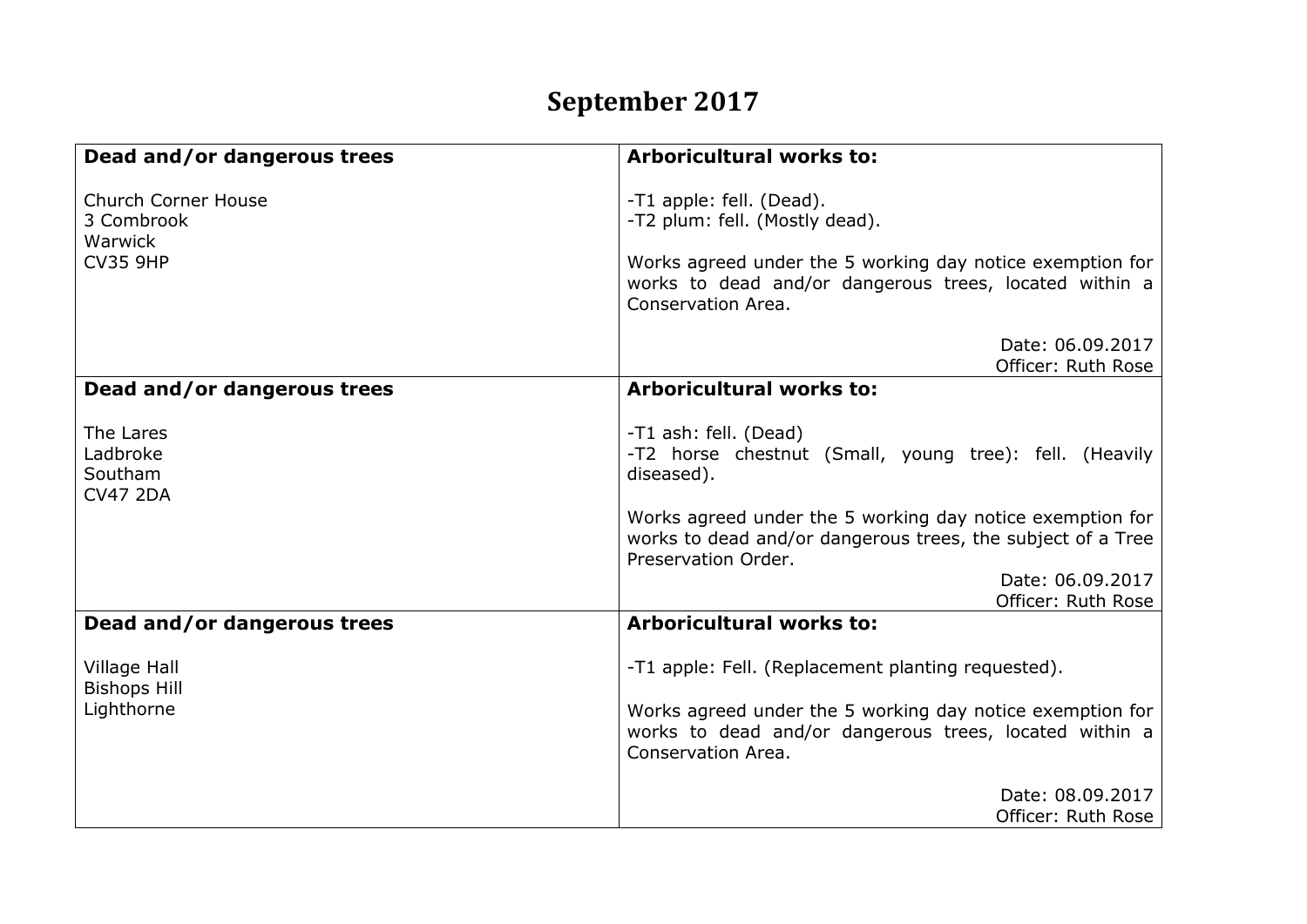| <b>Tree Preservation Order</b>                                                                               |                                                                                                                                                                                                                                                                                                                                                                            |
|--------------------------------------------------------------------------------------------------------------|----------------------------------------------------------------------------------------------------------------------------------------------------------------------------------------------------------------------------------------------------------------------------------------------------------------------------------------------------------------------------|
| Bishopton Lane, Stratford                                                                                    | Tree Preservation Order confirmed                                                                                                                                                                                                                                                                                                                                          |
| Tree Preservation Order no. SDC 695                                                                          |                                                                                                                                                                                                                                                                                                                                                                            |
|                                                                                                              | Date: 12.09.2017<br>Officer: Alison Frost                                                                                                                                                                                                                                                                                                                                  |
| Dead and/or dangerous trees                                                                                  | <b>Arboricultural works to:</b>                                                                                                                                                                                                                                                                                                                                            |
| Henley Park Court<br><b>Warwick Road</b><br>Henley-in-Arden                                                  | - T1 purple cherry: prune back crown to give approximately<br>0.75 metres clearance of gable-end wall of adjacent<br>property, 219 Warwick Road, Henley-in-Arden.<br>(Works)<br>required in order to abate a legal nuisance).<br>Works agreed under the 5 working day notice exemption for<br>works to dead and/or dangerous trees, located within a<br>Conservation Area. |
|                                                                                                              | Date: 15.09.2017<br>Officer: Ruth Rose                                                                                                                                                                                                                                                                                                                                     |
| Dead and/or dangerous trees                                                                                  | <b>Arboricultural works to:</b>                                                                                                                                                                                                                                                                                                                                            |
| <b>Woodbine Cottage</b><br><b>Chapel Street</b><br>Welford-on-Avon<br>Stratford-upon-Avon<br><b>CV37 8PX</b> | -T1 hedgerow tree: make safe partly failed hedgerow tree.<br>Works agreed under the 5 working day notice exemption for<br>works to dead and/or dangerous trees, located within a<br>Conservation Area.                                                                                                                                                                     |
|                                                                                                              | Date: 18.09.2017<br>Officer: Ruth Rose                                                                                                                                                                                                                                                                                                                                     |